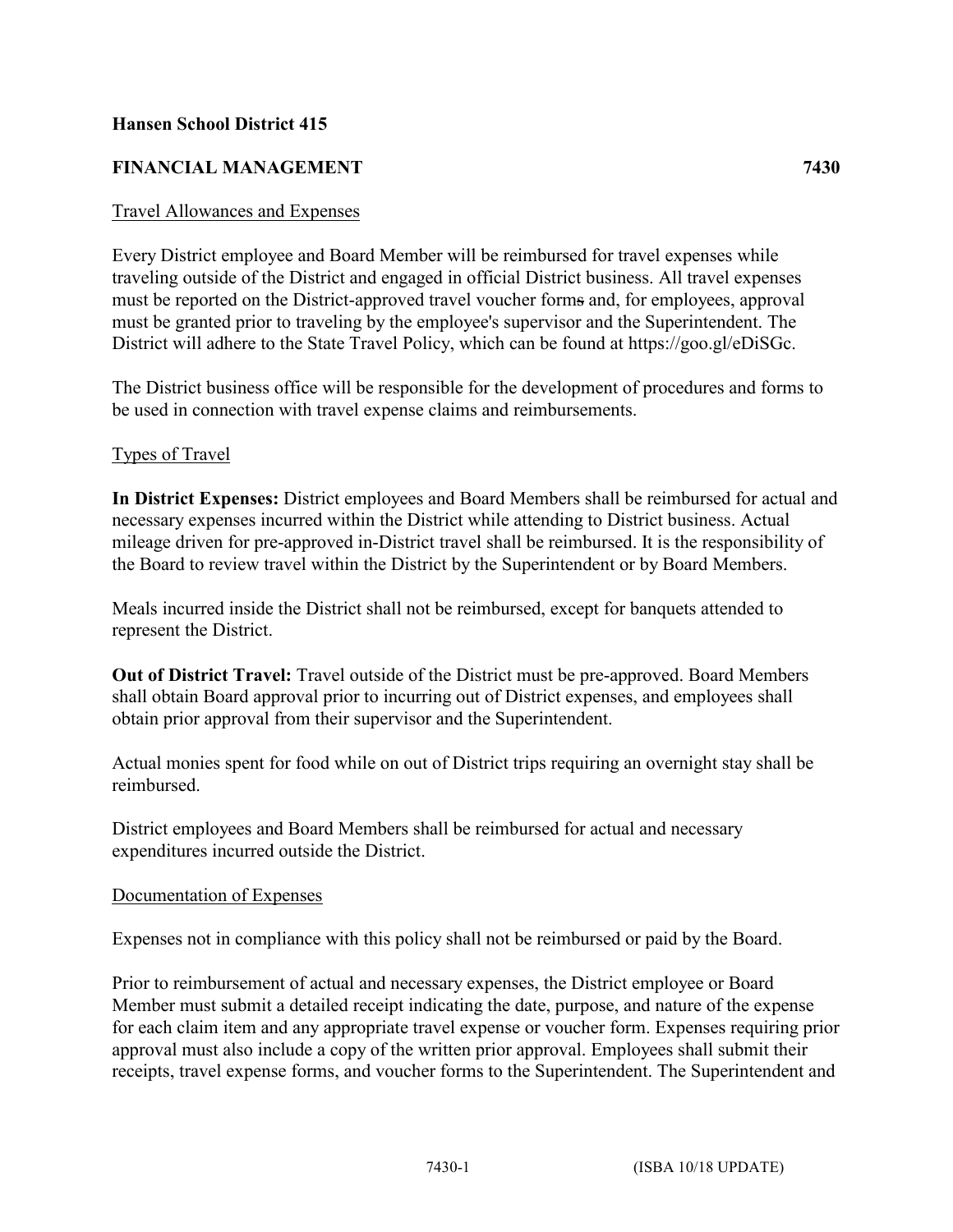Board Members shall submit such documentation to the Board. Failure to provide a detailed receipt will make the expense non-reimbursable.

In exceptional circumstances, the Board may allow a claim without a proper receipt. Written documentation explaining the exceptional circumstances will be maintained as part of the District's record of the claim.

The Board directs the Superintendent to promulgate procedures specifying which expenses shall be reimbursable for travel of different distances and durations.

# Travel Costs Under Federal Award

**General:** Travel costs are the expenses for transportation, lodging, subsistence, and related items incurred by employees who are in travel status on official business of a grant recipient. Such costs may be charged on an actual cost basis, or on a per diem or mileage basis in lieu of actual costs incurred, or on a combination of the two, provided the method used is applied to an entire trip and not selected days of the trip and results in charges consistent with those normally allowed in like circumstances in the recipient's non-federally funded activities and in accordance with the recipient's written travel reimbursement policies.

**Lodging and subsistence:** Costs incurred by employees and officers for travel, including costs of lodging, other subsistence, and incidental expenses, shall be considered reasonable and otherwise allowable only to the extent such costs do not exceed charges normally allowed by the District in its regular operations as the result of its written travel policy. In addition, if these costs are charged directly to the federal award, the District will maintain documentation justifying the following:

- 1. Participation of the individual is necessary to the federal award; and
- 2. The costs are reasonable and consistent with this policy and any related procedures.

Temporary dependent care costs above and beyond regular dependent care that directly results from travel to conferences are allowable provided that:

- 1. The costs are a direct result of the individual's travel for the federal award;
- 2. The costs are consistent with this policy and any related procedures; and
- 3. Are temporary, lasting only during the travel period.

Travel costs for dependents are unallowable, except for travel of duration of six months or more with prior approval of the federal awarding agency.

**Commercial air travel:** Airfare costs in excess of the basic, least expensive unrestricted accommodations class offered by commercial airlines are unallowable except when such accommodations would:

1. Require circuitous routing;